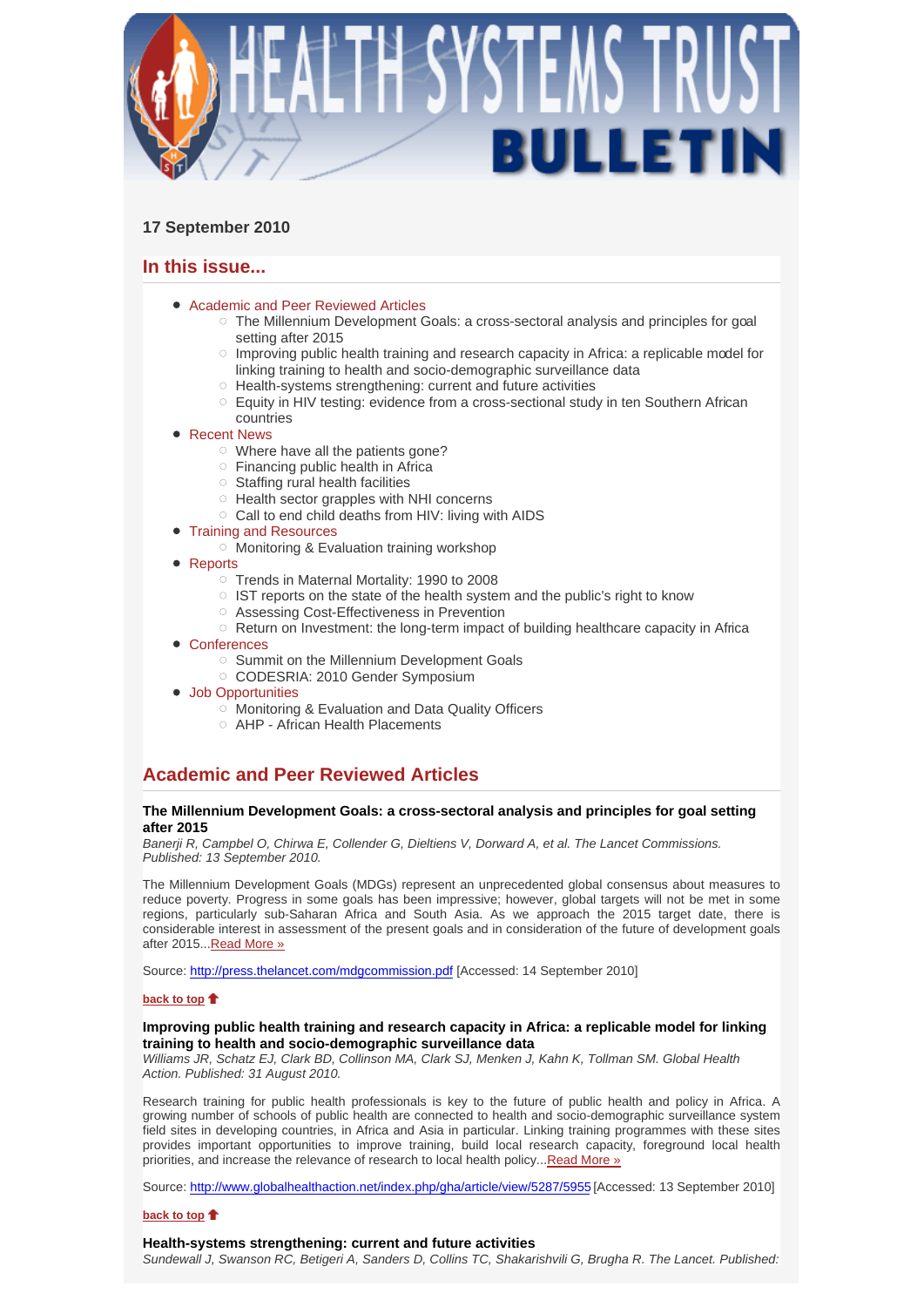*3 September 2010.* 

There is strong consensus in the global health community, among donors, recipient countries, and policy makers, about the need for health-system strengthening in low-income and middle-income countries. Traditional donors and new disease-specific aid initiatives are directly or indirectly funding health-system strengthening. The need for greater capacity to produce a better evidence-base for health-system strengthening has resulted in the first global symposium on health-systems research, to be held in Montreux, Switzerland, in November, 2010. The consensus on the importance of strong health systems is welcomed. However, without clarity on future directions, focus and energy could dissipate... Read More »

Source: http://www.thelancet.com/journals/lancet/article/PIIS0140-6736(10)60679-4/fulltext

#### **back to top**

#### **Equity in HIV testing: evidence from a cross-sectional study in ten Southern African countries**

*Mitchell S, Cockcroft A, Lamothe G, Andersson N. International Health and Human Rights 2010, 10:23. Published: 13 September 2010.* 

HIV testing with counselling is an integral component of most national HIV and AIDS prevention strategies in Southern Africa. Equity in testing implies that people at higher risk for HIV such as women; those who do not use condoms consistently; those with multiple partners; those who have suffered gender based violence; and those who are unable to implement prevention choices (the choice-disabled) are tested and can have access to treatment. We conducted a household survey of 24,069 people in nationally stratified random samples of communities in Botswana, Lesotho, Malawi, Mozambique, Namibia, South Africa, Swaziland, Tanzania, Zambia, and Zimbabwe...Read More »

Source: http://www.biomedcentral.com/content/pdf/1472-698x-10-23.pdf (Approximately: 291KB) [Accessed: 16 September 2010]

**back to top**

### **Recent News**

#### **Where have all the patients gone?**

*Health-e. Published:15 September 2010.* 

Analysis of five years of antiretroviral treatment in the State sector has found that the number of South African patients who were lost to follow-up or could not be traced has rapidly increased from 1% in 2002 to 24% in 2007. It also found that the longer patients were on treatment the more likely they were to appear lost from the treatment programme... Read More »

Source: http://www.health-e.org.za/news/article.php?uid=20032922

### **back to top**

#### **Financing public health in Africa**

*IPS. Published: 14 September 2010.*

Campaigners for increased health financing welcome the commitment by African Union member states to direct more resources to health. But the needs of the continent seem to dwarf available budgets. Africa is home to 12 percent of the world's population, yet accounts for 22 percent of the total global disease burden. More than 68 percent of the people living with HIV/AIDS are also found in Sub-Saharan Africa... Read More »

Source: http://ipsnews.net/news.asp?idnews=52832

#### **back to top**

#### **Staffing rural health facilities**

*Health-e. Published:13 September 2010.*

Retaining health workers in rural facilities remains a major challenge facing South Africa and other developing nations. But, some success stories have emerged from a few rural areas. An initiative in the Western Cape shows that the challenge of retaining health workers in rural facilities can be overcome...Read More »

Source: http://www.health-e.org.za/news/article.php?uid=20032920 [Accessed: 13 September 2010]

#### **back to top**

### **Health sector grapples with NHI concerns**

*Mail & Guardian. Published: 7 September 2010.*

The latest research from the University of Cape Town's Health Economics Unit has found that spending on the national health insurance system would roughly match what the government currently spends on healthcare. This is according to the unit's director, Di McIntyre. The Health Economics Unit is due to release the report in the next few weeks... Read More »

Source: http://www.mg.co.za/article/2010-09-07-health-sector-grapples-with-nhi-concerns [Accessed: 14 September 2010]

#### **back to top**

#### **Call to end child deaths from HIV: living with AIDS**

*Health-e. Published:16 September 2010.*

International donors and African governments have been called upon to commit financial resources for the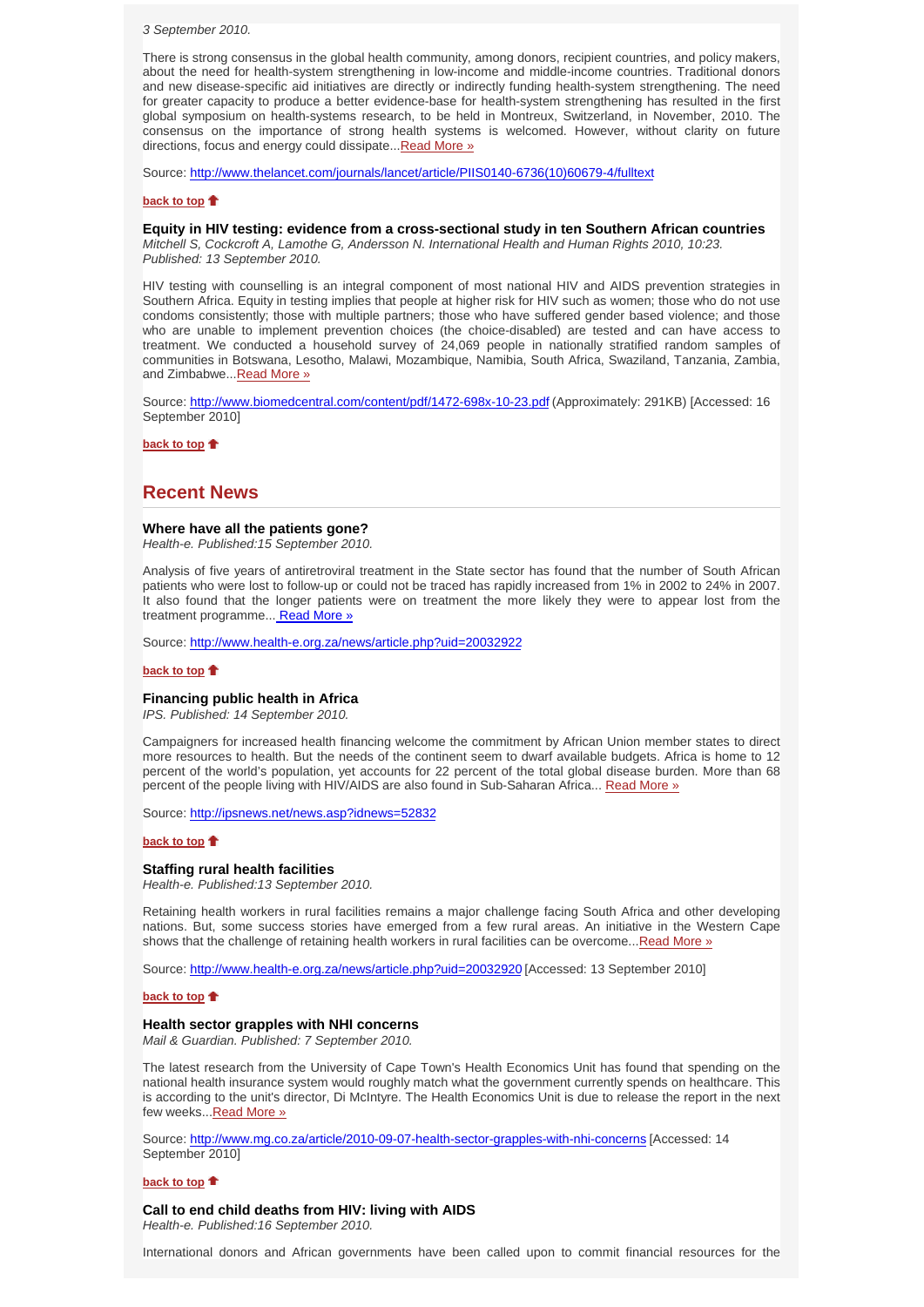elimination of HIV infection in children, which still remains high. In South Africa alone, AIDS-related child mortality is 45%. Two UNICEF reports released recently say that 90% of all paediatric AIDS cases globally are in Africa. Around 1000 children are born with HIV on the continent every day. According to the reports, "Narrowing the Gaps to Meet the Goals" and "Progress for Children: Achieving the MDGs with Equity", just a little over one-third of these children will have access to life-saving anti-retroviral therapies... Read More »

Source: http://www.health-e.org.za/news/article.php?uid=20032923

### **back to top**

### **Training and Resources**

### **Monitoring & Evaluation training workshop**

*Health & Development Africa.*

The "Bridging HIV/AIDS Programmes and M&E" is a 3 day workshop that covers the epidemiology of HIV/AIDS and TB/HIV co-infection and the evidence base that supports programme design, in order to understand how best to monitor and evaluate specific service delivery areas. Topical experts will present sessions that review the epidemiology of a particular disease, and the particulars relevant to that programme. The course also includes some of the most critical aspects of M&E: data quality, data analysis and data use.

For more information contact: Andiswa Hani Tel: 011-484 82 17 Email: ahani@hda.co.za.

**back to top**

### **Reports**

#### **Trends in Maternal Mortality: 1990 to 2008**

*World Health Organization.*

Millennium development goal 5 Target 5A calls for the reduction of maternal mortality ratio by three quarters between 1990 and 2015. It has been a challenge to assess the extent of progress due to the lack of reliable and accurate maternal mortality data – particularly in developing-country settings where maternal mortality is high. As part of on-going efforts, the WHO, UNICEF, UNFPA and the World Bank revised and improved earlier methods to estimate maternal mortality in 1990, 1995, 2000, 2005, and 2008; and developed methodology to present trends in maternal mortality from 1990 to 2008 at country, regional, and global levels....Click Here for Full Report »

Source: http://whqlibdoc.who.int/publications/2010/9789241500265\_eng.pdf

#### **back to top**

### **IST reports on the state of the health system and the public's right to know**

*Rural Health Advocacy Project.*

More than a year after their finalisation and after many frustrated attempts by civil society organisations and the media to access them – including through the Promotion of Access to Information Act, 2000 – SECTION27 and the Rural Health Advocacy Project have released copies of all the provincial reports compiled by the Integrated Support Teams...Click Here for Full Report »

To gain access to the provincial IST reports, click on the following link: http://www.rhap.org.za/?page\_id=7.

#### **back to top**

#### **Assessing Cost-Effectiveness in Prevention**

*University of Queensland, Brisbane and Deakin University, Melbourne.*

University of Queensland and Deakin University researchers have released a report with dozens of recommendations that strongly support more spending on prevention, but also warn that not all prevention measures are wise investments. The Assessing Cost Effectiveness of Prevention project is the result of five years of research, funded by the National Health and Medical Research Council. It is believed to be the most comprehensive evaluation of health prevention measures ever conducted world-wide, involving input from 130 top health experts...Click Here for Full Report »

Source: http://www.sph.uq.edu.au/docs/BODCE/ACE-P/ACE-Prevention\_final\_report.pdf

#### **back to top**

# **Return on Investment: the long-term impact of building healthcare capacity in Africa**

*Accordia Global Health Foundation.*

In an effort to strengthen Africa's health systems and improve the continent's overall well-being, a significant paradigm shift to more effectively build leadership and management capacity among Africa's global health leaders is underway. This shift is demanding a change in mind-set by institutions, governments, and health organisations across Africa about the value of developing leadership in an intentional way. It is also changing the way people are recruited, assessed, developed, and incented in progressively more responsible leadership and management positions. Clearly, these shifts are requiring more real human and financial investment, not only to prepare individuals and institutions for leadership roles in healthcare policy, education, research, and service, but also to create an enabling environment in which the current cadre of leaders is retained and emerging leaders can thrive...Click Here for Full Report »

Source: http://www.ukcds.org.uk/\_assets/file/publications/Accordia-report.pdf (Approximately: 1295 KB) [Accessed: 13 September 2010]